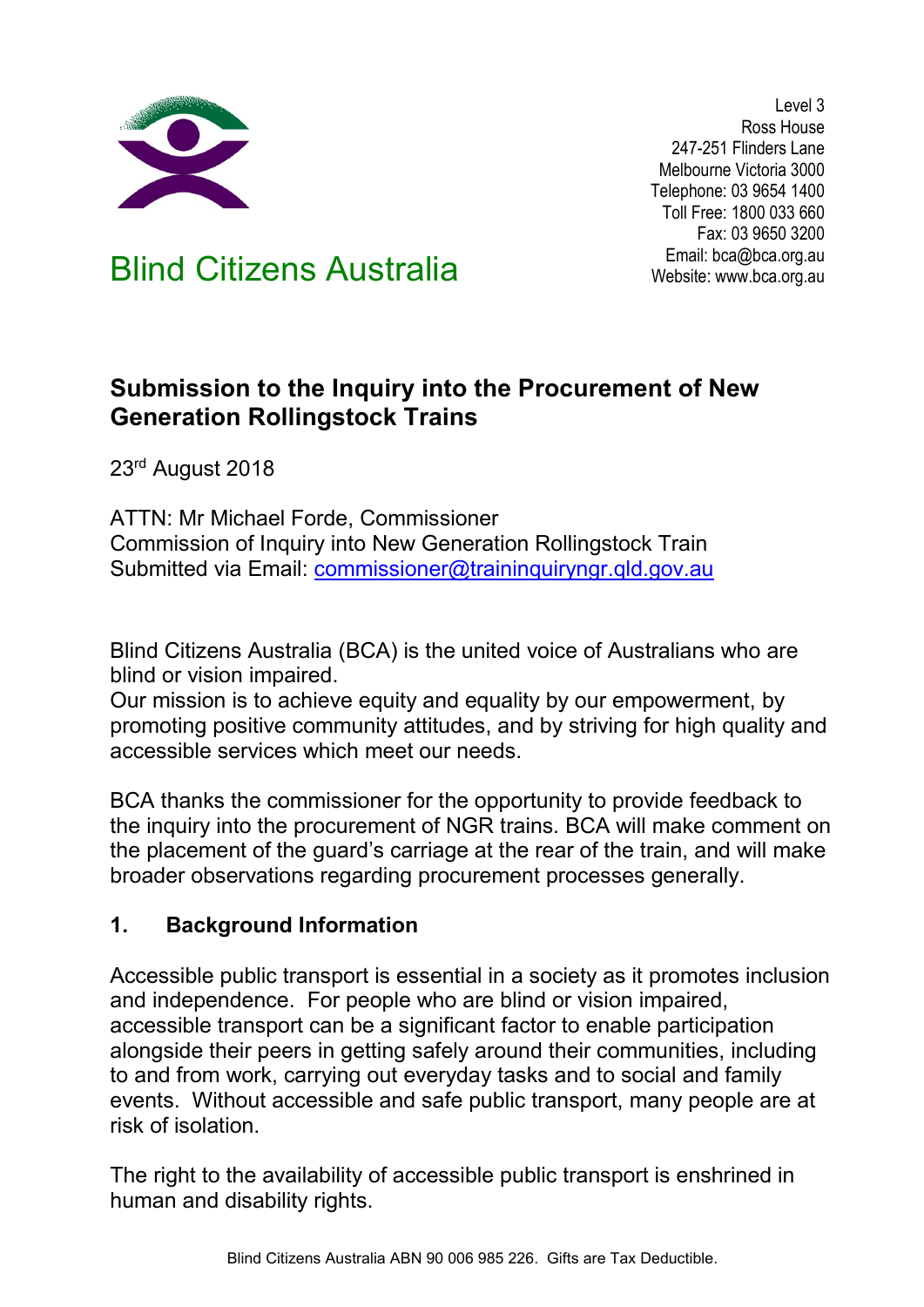The Disability Discrimination Act (1992) prohibits the direct or indirect discrimination towards people with disabilities. This includes access to public transport.

The National Disability Strategy 2010–2020 identifies accessible public transport as a key factor in the capacity of a person with disability to participate in, and contribute to society and the economy. Furthermore, the Disability Standards for Accessible Public Transport have been in place since 2002, and outlines the government's commitment towards disability access compliance.

From the 2012 review of these transport standards, a Whole of Journey Guide was developed, highlighting the need to work across government and other boundaries to improve the whole journey for people with disability. The Transport Standards enable public transport operators to demonstrate how discrimination has been removed from public transport services.

The Queensland Government has demonstrated a disregard of their disability rights obligations and these transport standards by rolling out the New Generation Rollingstock trains with known significant access issues.

## **2. Placement Of Guard At The Rear Of The Train**

BCA agrees with the position held by the Accessibility Reference Group, convened by Queensland Rail: the placement of the guard at the rear of the train places the safety of passengers with disabilities of all types at risk. This could result in people who require assistance to board the train being left behind if they are not seen via the train's camera system. One BCA member in Victoria lost an arm and a leg as a result of not being seen by the driver of the train when he mistakenly stepped in between two carriages, thinking that it was a doorway. There was no guard on the train in question. While BCA acknowledges that Queensland Rail's NGR trains will still carry a guard, placement of the guard at the rear of the train will mean that the guard will not be able to respond quickly in the event of an emergency on the platform, or be able to prevent accidents similar to the one involving our member.

Additionally, people who are blind or vision impaired have a wide variety of travel skills, ranging from having limited skills to being experienced travellers. BCA is concerned that people who require assistance due to having poor orientation and mobility skills may not be seen in time by the guard, and could miss their train as a result. Older trains have always had the guard in the middle of the train, enabling the guard to respond quickly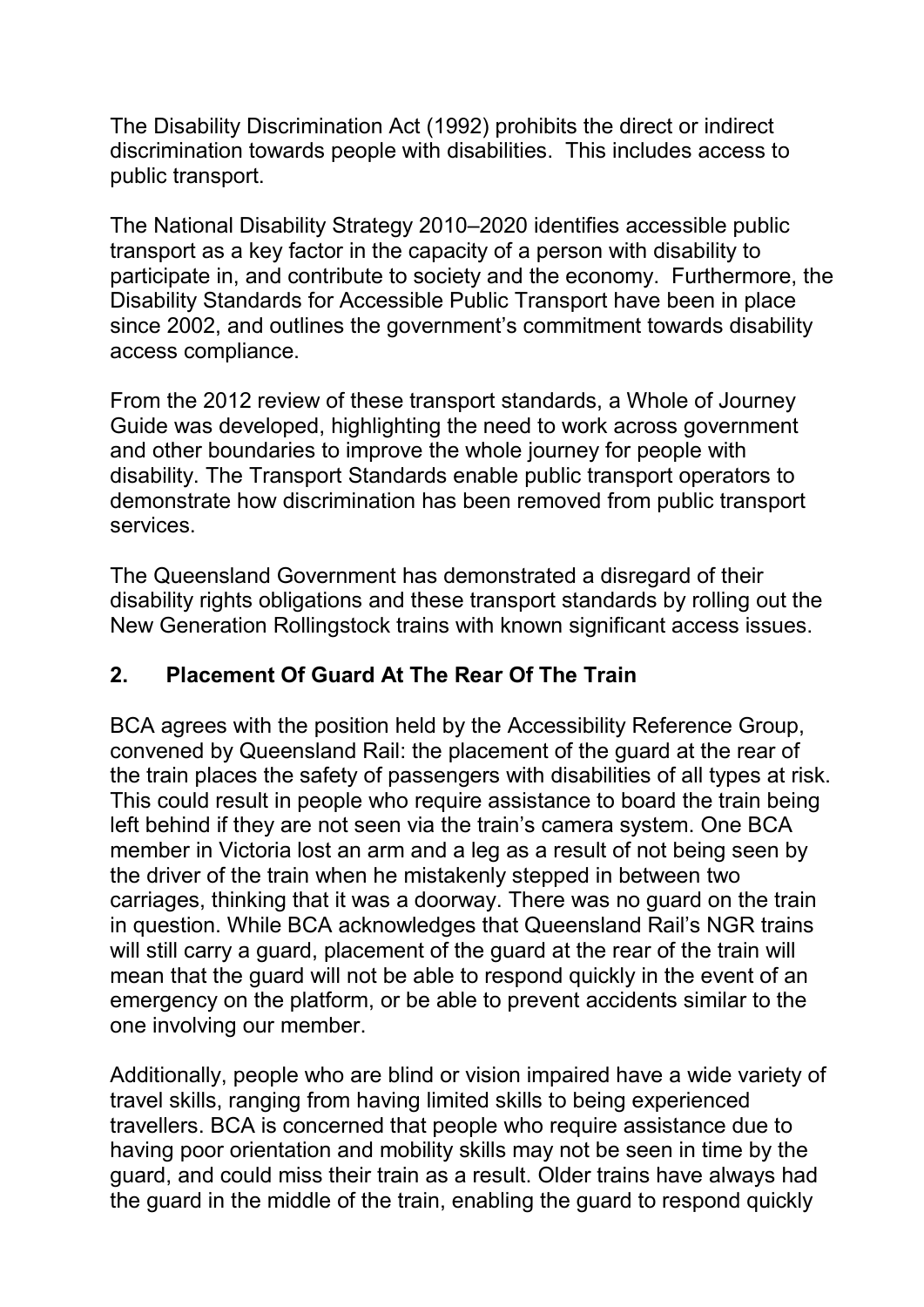to the needs of passengers. Disability boarding points are located with the idea that they will line up with the middle of the train when a person boards. Orientation and mobility instructors typically teach people who are blind or vision impaired to locate these boarding points when the layouts of railway stations are being taught. It is understood that Queensland Rail will continue their policy of locating disability boarding points in the middle of the train, with the assumption that the camera system installed onboard will allow the driver and the guard to see anybody who requires assistance. The concerning point here is that when guards were located in the middle of the carriage, this assumption would not have to be made; guards would instantly see a person requiring assistance and be in close proximity to the person when the train stops at a station. The new system will require a guard to walk some 75 metres to reach the person at a disability boarding point. This is a design flaw that could easily have been avoided, had disability access been a priority at the time the NGR trains were designed. This point leads to the issue of procurement processes generally.

#### **3. Procurement Processes Should Prioritise Disability Access Considerations**

The process of procuring the NGR trains has been dogged by political mud slinging and differing priorities of opposing governments. It is not evident that consideration was given to disability access requirements when the government's rail procurement process began, meaning that the NGR trains needed to be retro-fitted. Furthermore, there was no consultation regarding the design of accessibility measures, meaning that the trains were delivered with toilets which were not big enough to accommodate wheelchairs, and only one toilet with disability access for the whole train. An Accessibility Reference Group established by Queensland Rail has only recently made further recommendations for access improvements, despite the fact that these trains are now operational.

Victoria's high capacity trains are currently being designed, and disability access has been a major consideration in the design process. Extensive consultation has occurred between the company designing the trains and disability groups. BCA has been involved in these consultations from the beginning.

Broad consultation regarding disability access at the design stage of any government acquisition should be a standard aspect of procurement processes. It is appalling that the procurement of the NGR trains was allowed to become a political football, and consequently disregarded disability access until it was far too late. As a result, ensuring disability access was implemented in the end cost Queensland taxpayers many millions more than it ever should have.